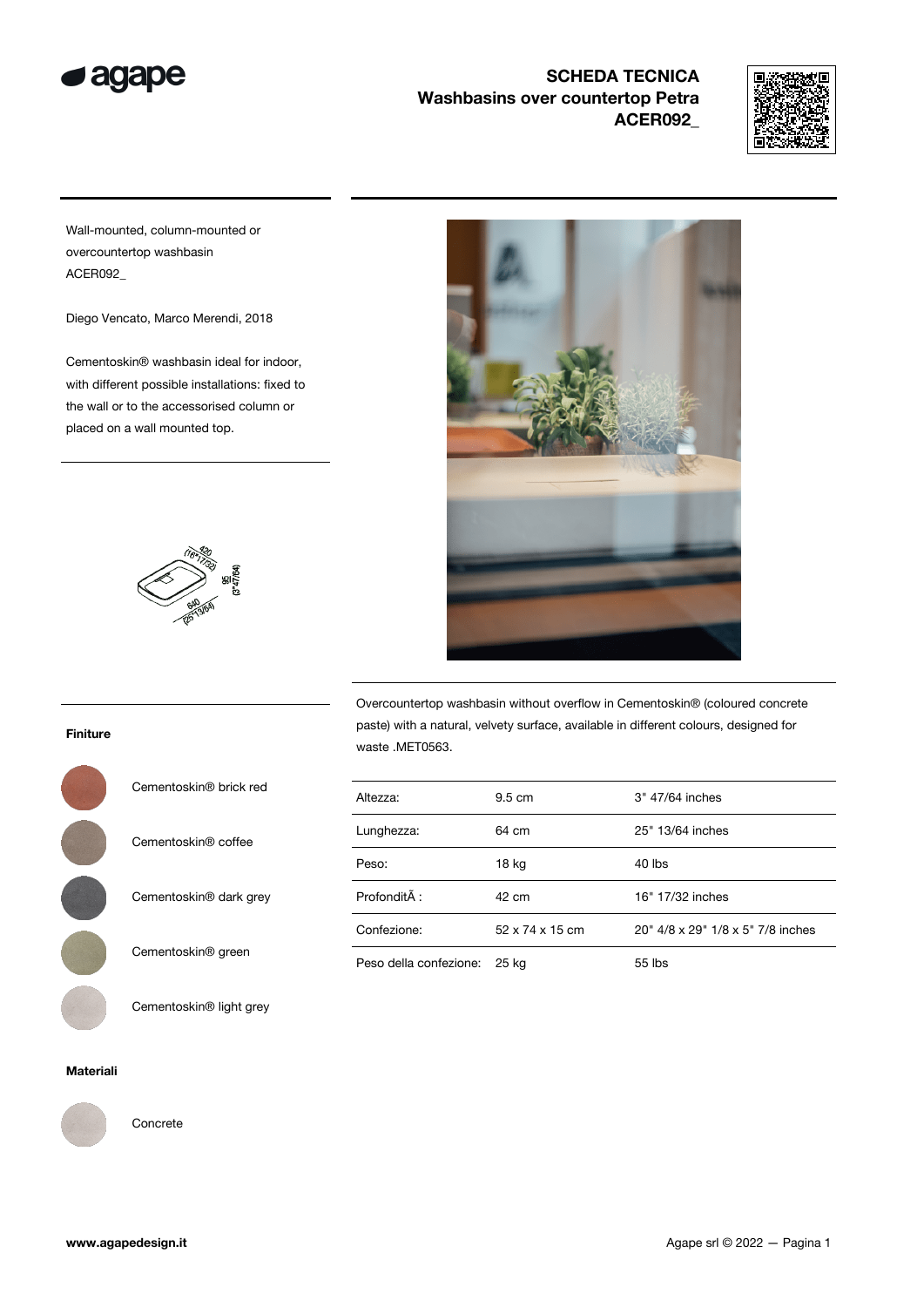



 $\frac{95}{(3^{147/64})}$ 

Main dimensions



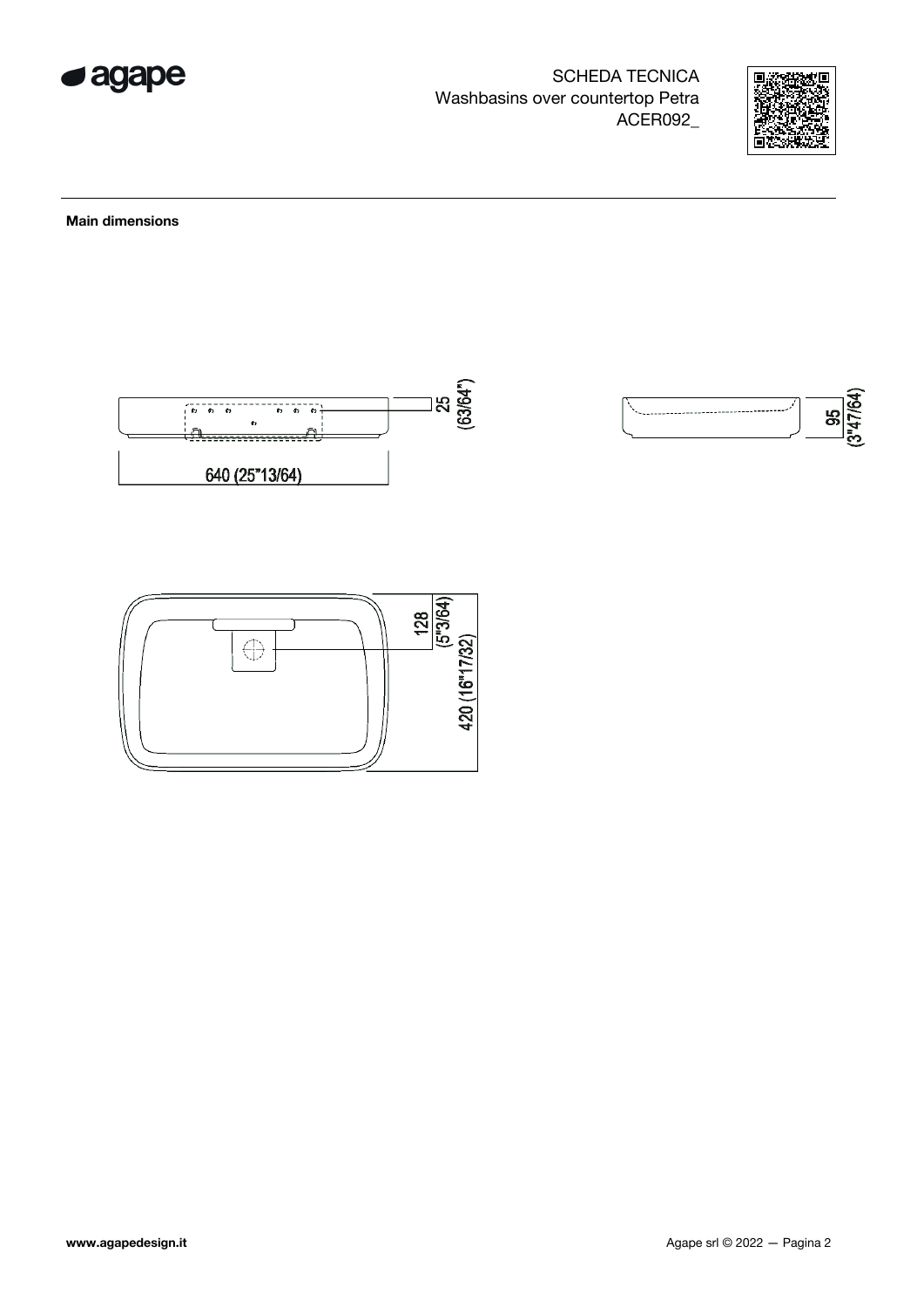



Installation notes



Scarico per sifone ad incasso e a bottiglia Drain for concealed waste trap and bottle trap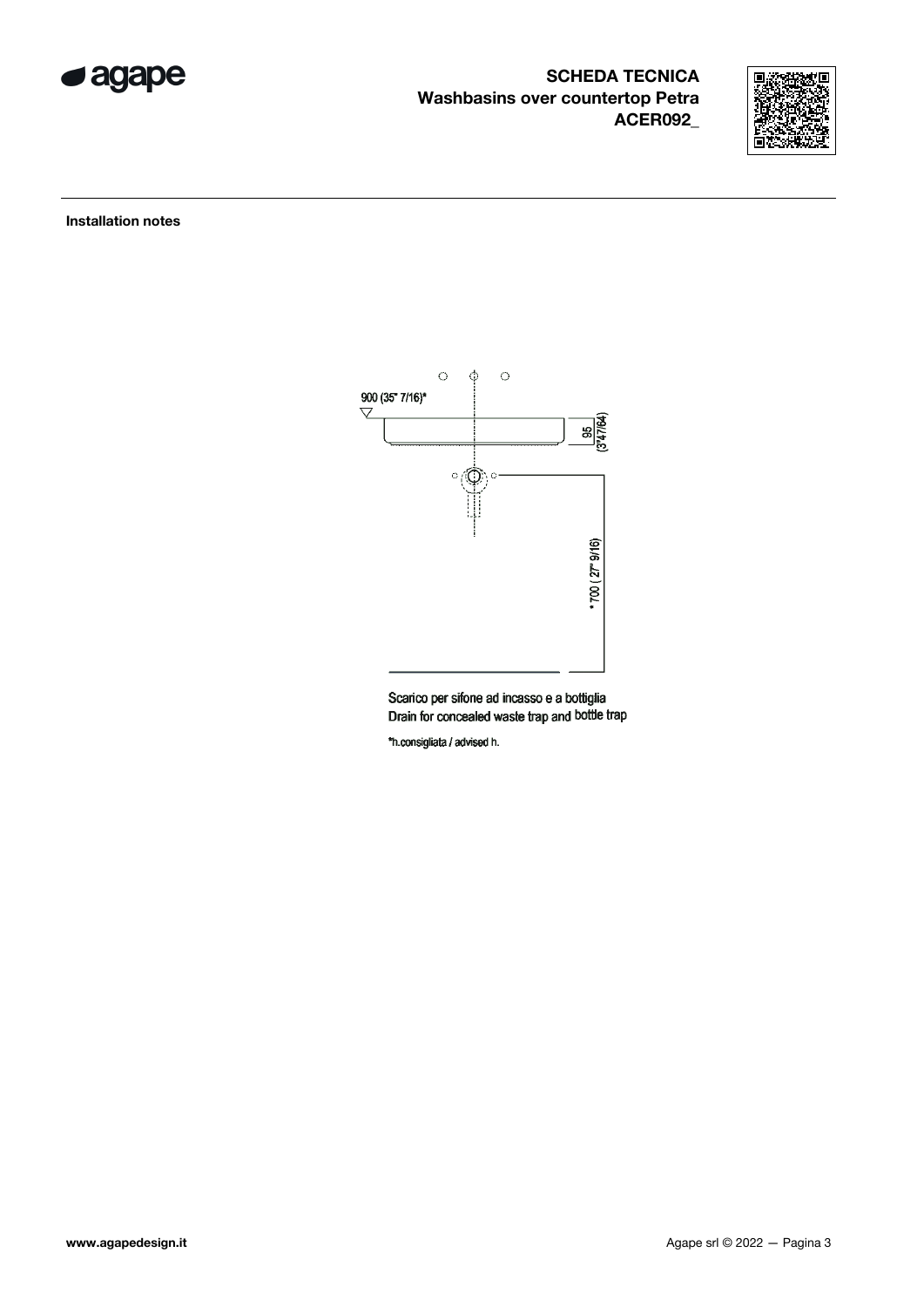



Installation notes: on countertop to be resede on cabinets



Drain for bottle trap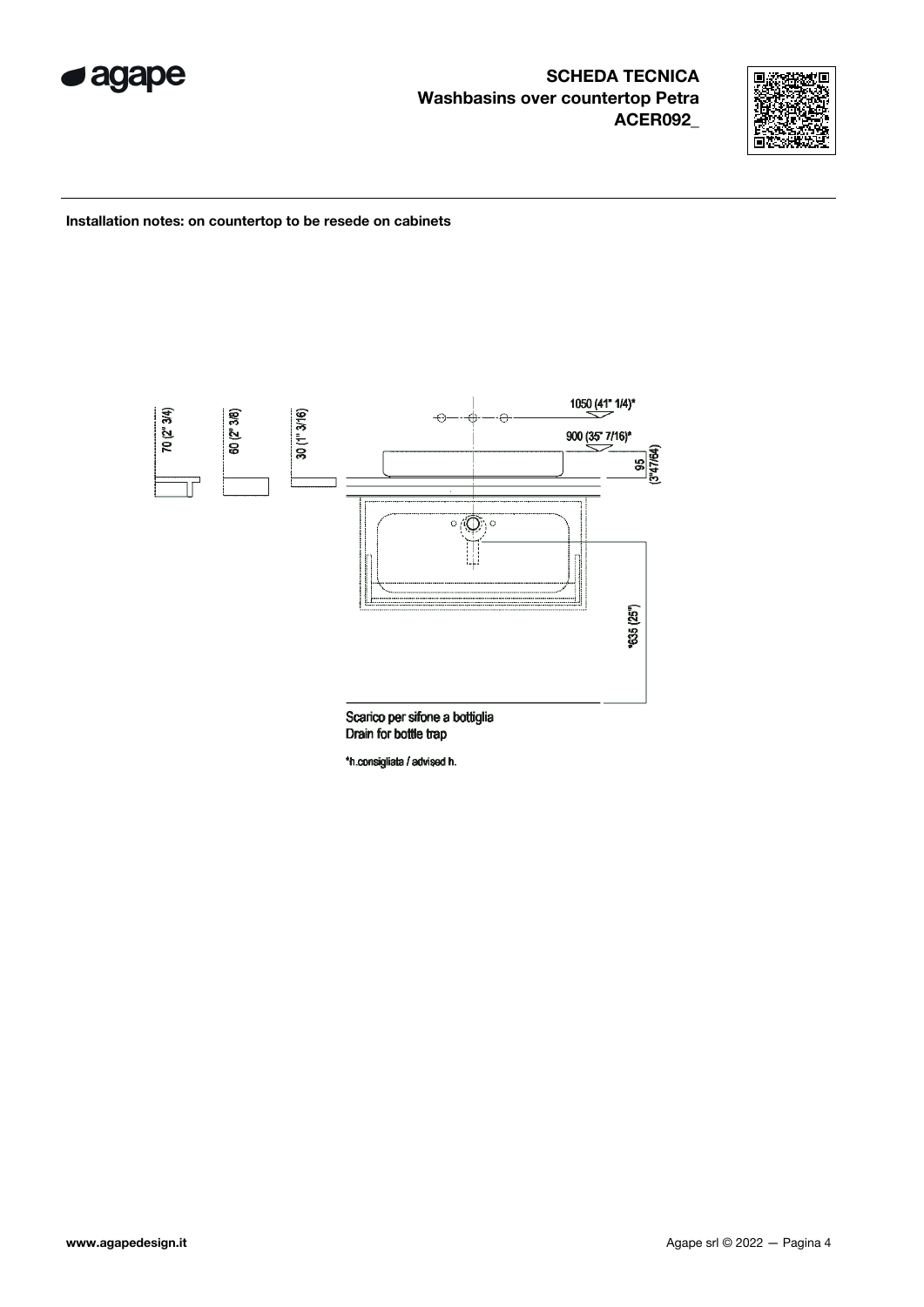



### Installation notes: on self-bearing countertop



Scarico per sifone a bottiglia e ad incasso Drain for bottle trap and concealed waste trap \*h.consigliata / advised h.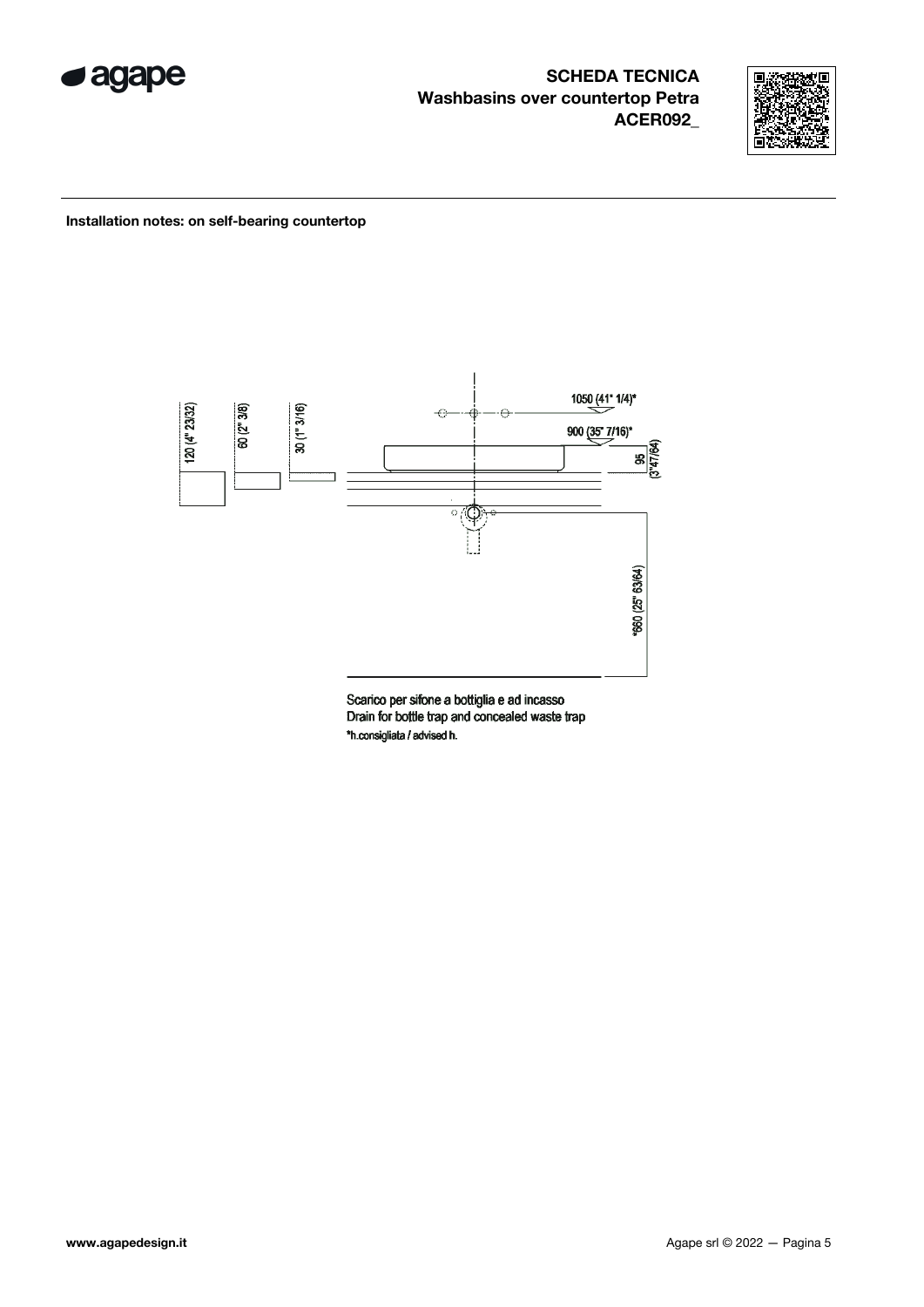



### Installation notes: on casing H 40 cm Lato



Scarico per sifone a bottiglia<br>Drain for bottle trap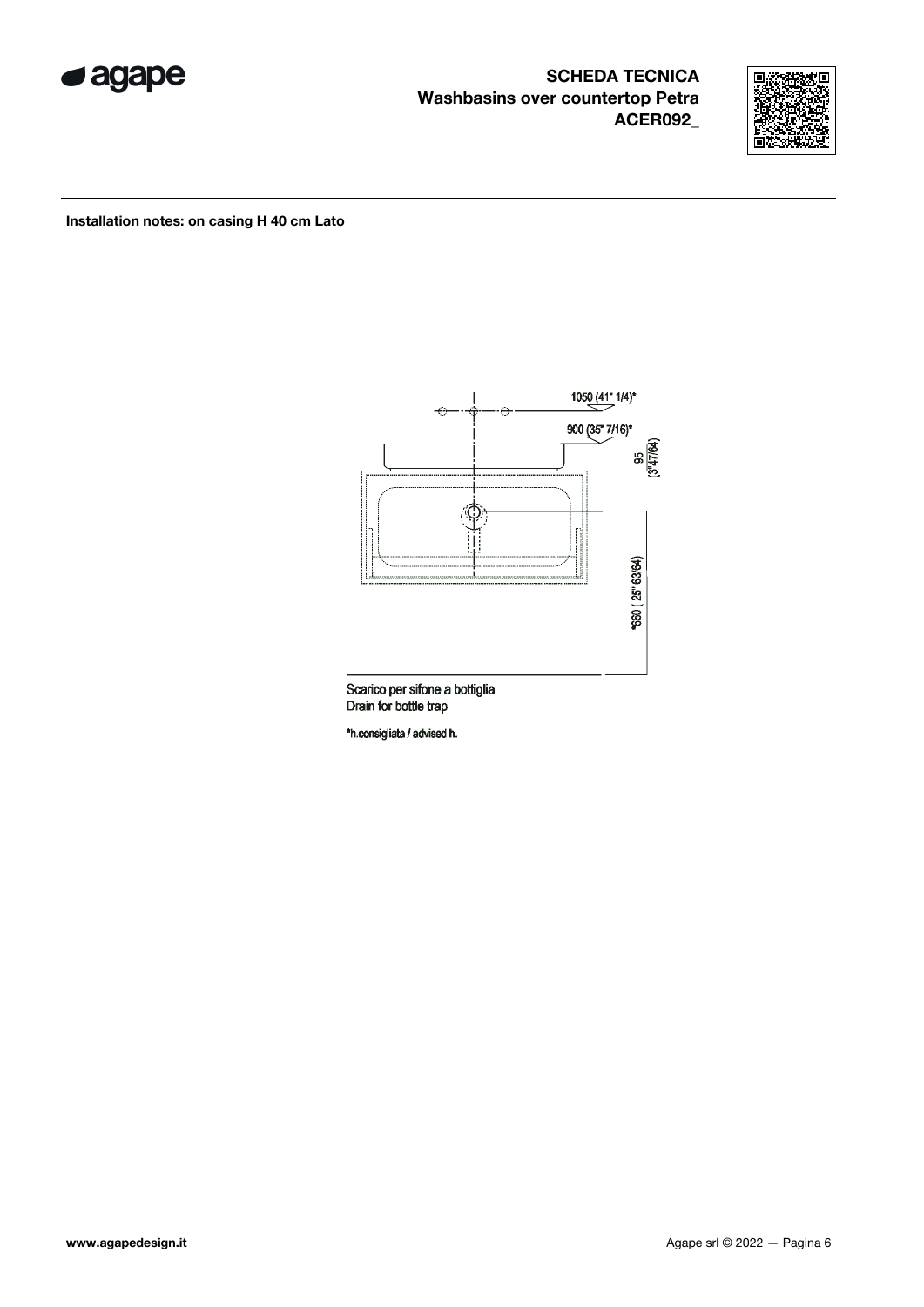



Installation notes: on casing H 20 cm Lato



Scarico per sifone a bottiglia Drain for bottle trap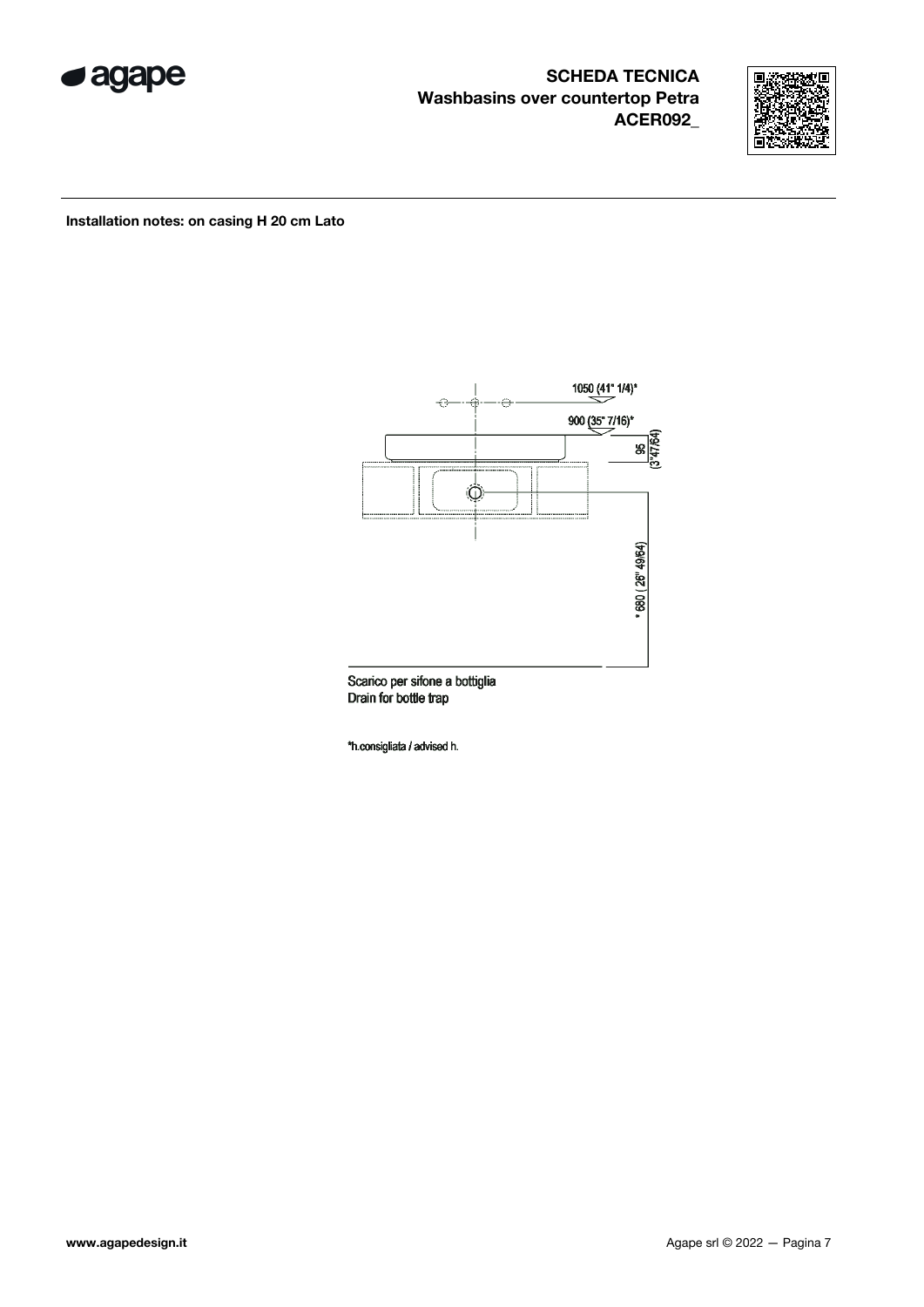



Installation notes: on countertop Petra ACER093



Scarico per sifone a bottiglia e ad incasso Drain for bottle trap and concealed waste trap \*h.consigliata / advised h.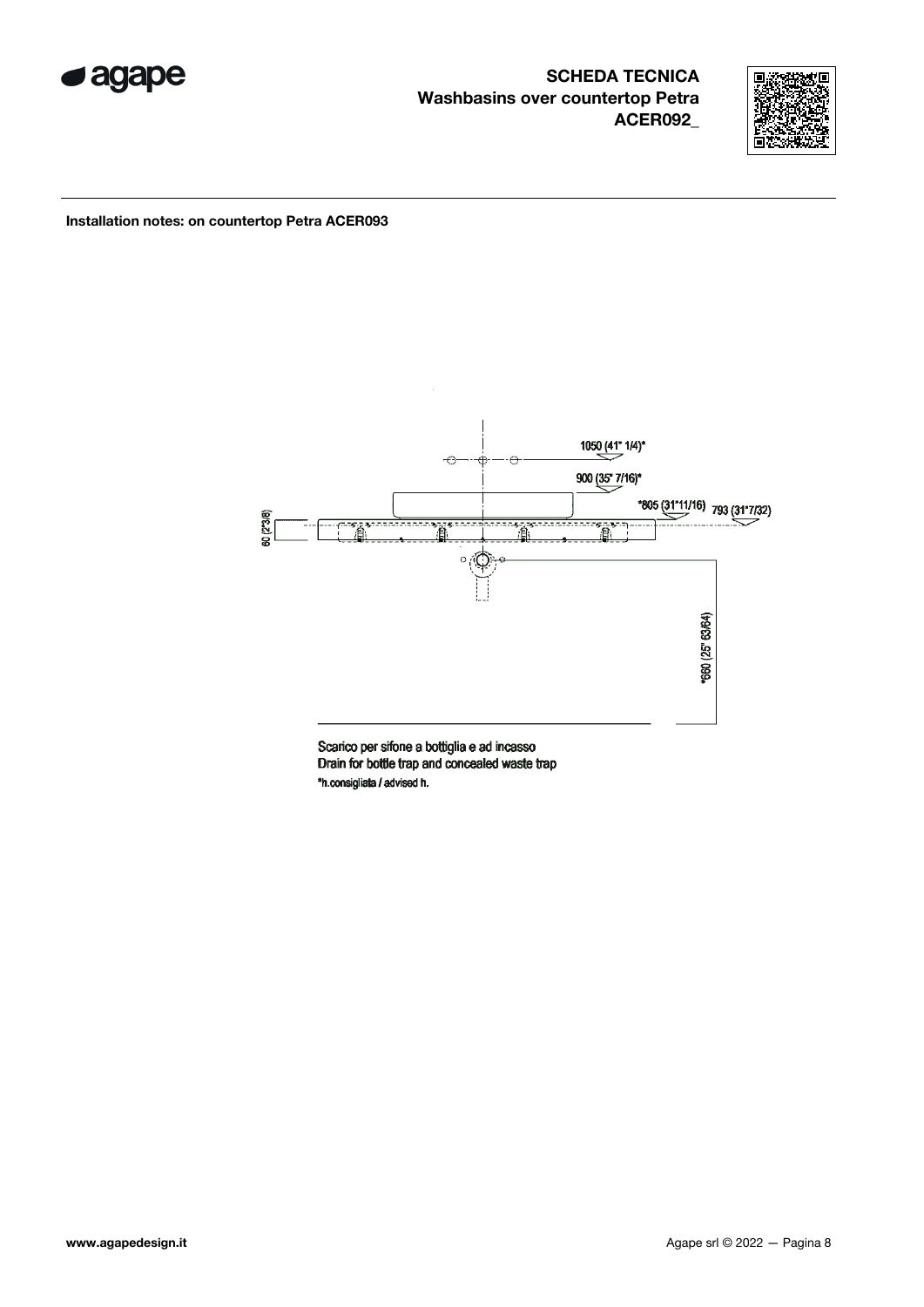



#### Holes for countertop washbasins and top mounted taps for top